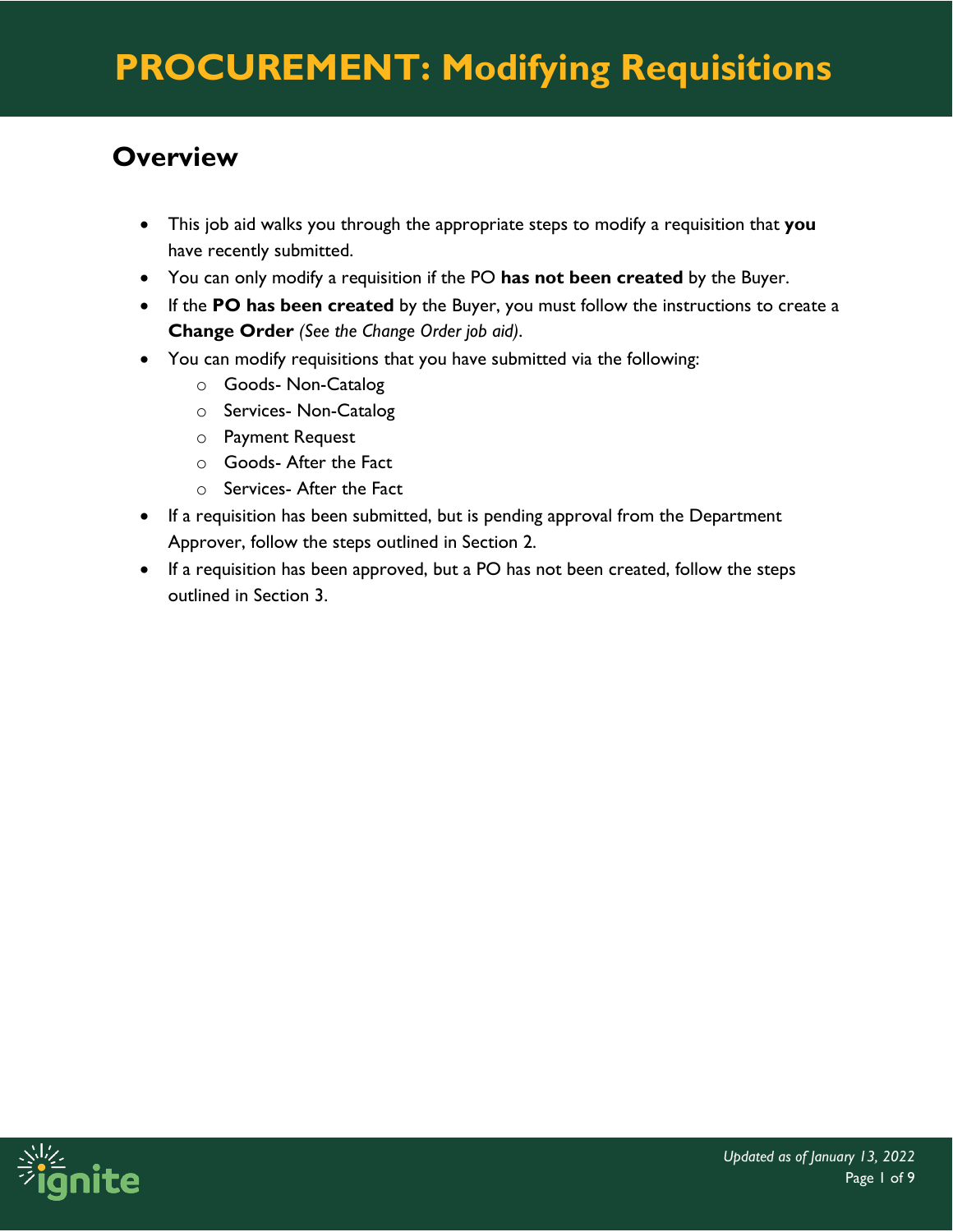#### **1. Navigate to Requisition Page**

- 1. You can access the **Purchase Requisitions** task in two ways:
	- a. (Option 1) Click the **Navigator** icon in upper left-hand corner of the Ignite landing page.



b. Under the **Procurement** section, click the drop-down arrow and select **Purchase Requisitions** from the drop-down list.



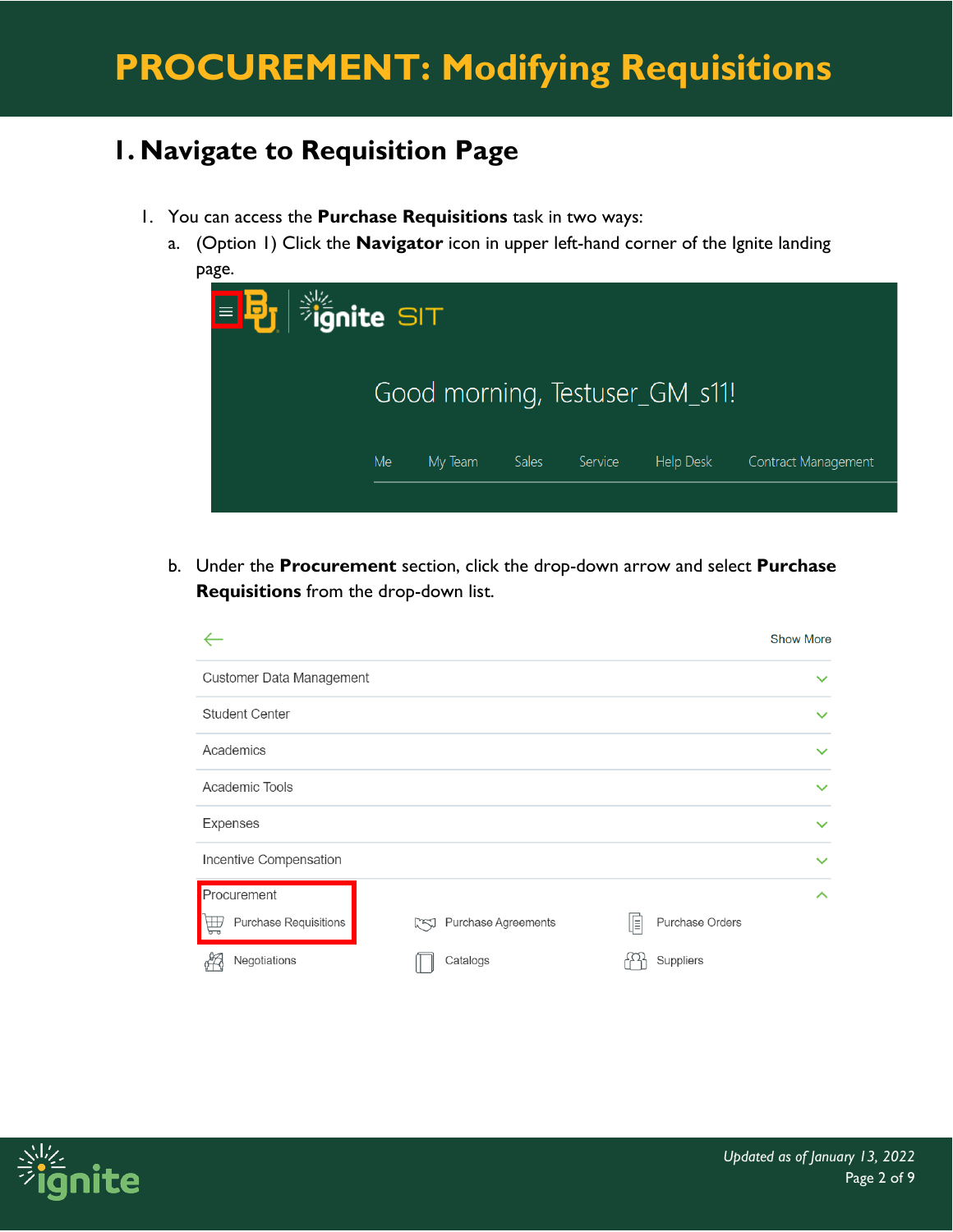c. (Option 2) Under the **Procurement** heading on the home page, you can scroll down and click on the **Purchase Requisitions** tile.

| Me          | Sales                         | Service          | Help Desk | Projects | Procurement | Tools | Others |
|-------------|-------------------------------|------------------|-----------|----------|-------------|-------|--------|
| <b>APPS</b> |                               |                  |           |          |             |       |        |
|             | 曲<br>Purchase<br>Requisitions | E<br>My Receipts |           |          |             |       |        |

### **2. Modifying Requisitions Pending Approval**

1. View your **Recent Requisitions** and select the **requisition number**. You can see the **status** for your submitted requisition.

| <b>Recent Requisitions</b> |                            | View More        |
|----------------------------|----------------------------|------------------|
| REQ0000529                 | <b>Test Tubes</b>          | Pending approval |
| REQ0000522                 | Chairs for new employees   | Pending approval |
| <b>REQ0000504</b>          | <b>Items</b>               | Pending approval |
| REQ0000493                 | Nike football equipment    | Pending approval |
| REQ0000485                 | Copy paper for biology lab | Pending approval |

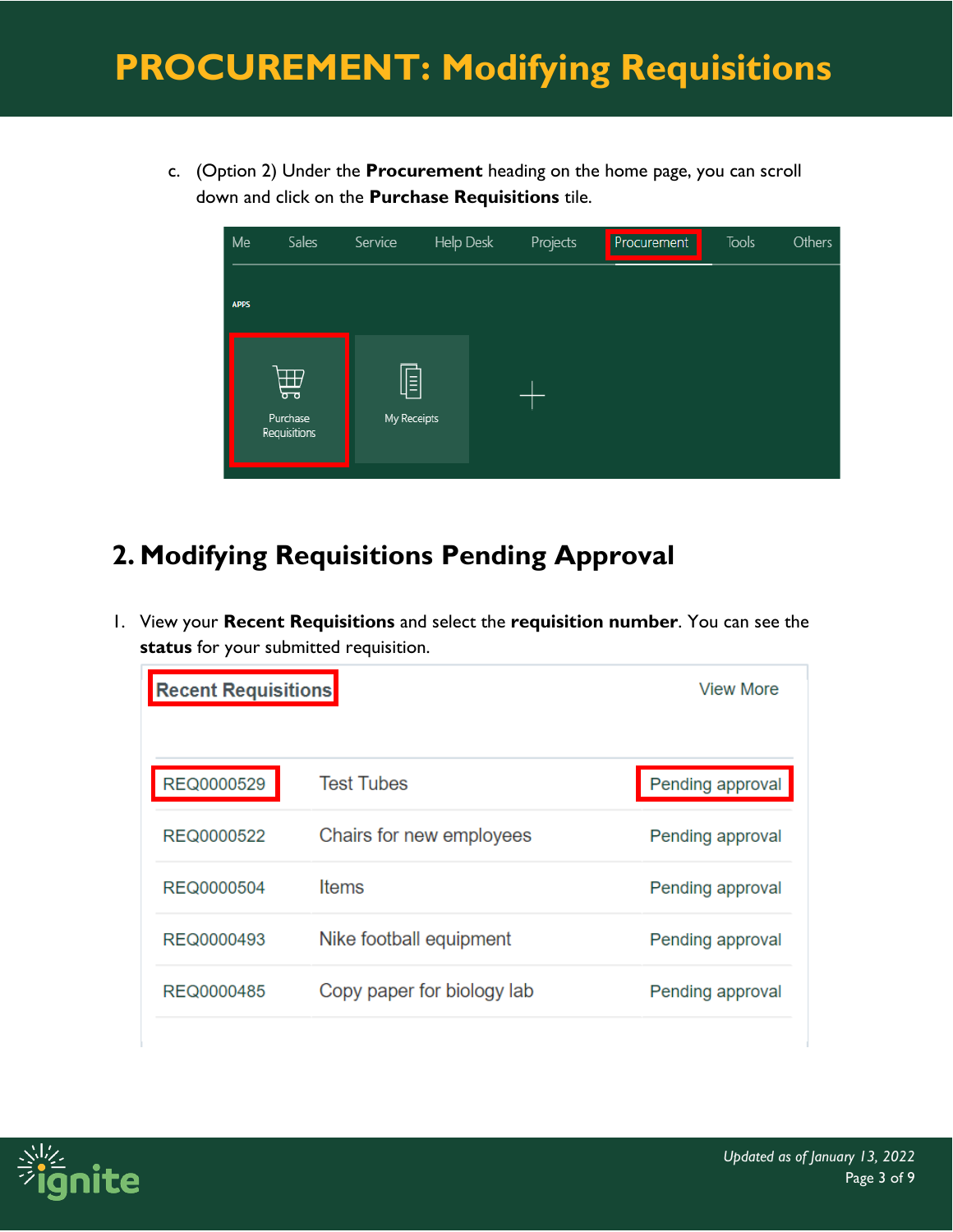- 2. Select the **Actions** dropdown. Choose to either **Withdraw and Edit** or **Cancel Requisition.**
	- a. **Withdraw and Edit**: Withdraws your requisition and allows you to edit as necessary.
	- b. **Cancel Requisition**: Will cancel the entire submitted requisition.

| $\blacksquare$<br>D<br>$\equiv$                                                               | $\frac{1}{2}$ ignite BPT                                  |                                                       |                                               |                         |           |                            |                                                                            |                     |                                                                                                               | ñ     | 240       |
|-----------------------------------------------------------------------------------------------|-----------------------------------------------------------|-------------------------------------------------------|-----------------------------------------------|-------------------------|-----------|----------------------------|----------------------------------------------------------------------------|---------------------|---------------------------------------------------------------------------------------------------------------|-------|-----------|
| Requisition: REQ0000529                                                                       |                                                           |                                                       |                                               |                         |           |                            | <b>Check Funds</b>                                                         |                     | <b>View Life Cycle</b><br><b>Duplicate</b>                                                                    |       | Actions ▼ |
| Requisitioning<br><b>BU</b><br><b>Entered By</b><br><b>Description</b>                        | <b>BAYLOR</b><br><b>Bruiser Bear</b><br><b>Test Tubes</b> |                                                       | Creation Date 2/26/20<br><b>Justification</b> | Status Pending approval |           |                            | <b>Requisition Amount</b><br><b>Approval Amount</b><br><b>Funds Status</b> | N<br>Attachments No | <b>Cancel Requisition</b><br>Withdraw and Edit<br>Reassign<br><b>View Document History</b><br><b>View PDF</b> |       |           |
| <b>Requisition Lines</b><br>Actions $\bullet$ View $\bullet$ Format $\bullet$<br>Item<br>Line | Freeze<br><b>Description</b>                              | Detach<br>$\blacksquare$ Wrap<br><b>Category Name</b> | <b>Quantity UOM</b>                           |                         | Price     | <b>Amount (USD) Status</b> |                                                                            | <b>Funds Status</b> |                                                                                                               | Order | Lin       |
|                                                                                               | <b>Test Tubes</b>                                         | Scientific Supplies                                   | 12 EA                                         |                         | 12.00 USD |                            | 144.00 Pending approval                                                    | Not reserved        |                                                                                                               |       |           |

#### 3. On the pop-up, select **Yes**.

| Warning                                                                                                                                   |           |
|-------------------------------------------------------------------------------------------------------------------------------------------|-----------|
| This requisition is approved or pending approval. It will be removed from the approval or order creation process so you can make changes. |           |
| Do you want to continue?                                                                                                                  |           |
|                                                                                                                                           | <b>No</b> |

4. Make the necessary changes, then select **Check Funds**.

|                                                                                       | <b>BE</b><br><b>BEAR</b><br>Edit Requisition: REQ0000529 |                                             | <b>Shop</b>                              | <b>Check Funds</b> | <b>Manage Approvals</b>   | <b>View PDF</b>                                                                      | <b>Save</b><br>$\overline{\phantom{a}}$ | <b>Submit</b> |
|---------------------------------------------------------------------------------------|----------------------------------------------------------|---------------------------------------------|------------------------------------------|--------------------|---------------------------|--------------------------------------------------------------------------------------|-----------------------------------------|---------------|
| Requisitioning BU BAYLOR<br>* Description Test Tubes                                  |                                                          | Justification                               | Emergency purchase order number required |                    | <b>Requisition Amount</b> | 168,00 USD<br>Approval Amount Calculate Amount with Tax<br>Funds Status Not reserved |                                         |               |
|                                                                                       |                                                          |                                             |                                          |                    |                           |                                                                                      |                                         |               |
| <b>Requisition Lines</b><br>Actions $\bullet$ View $\bullet$ Format $\bullet$<br>Line | $\Box$ / $\times$                                        | Detach + Wrap<br><b>III</b> Freeze          |                                          | * Price            |                           | Attachments None                                                                     | <b>Delete</b>                           |               |
| <b>Test Tubes</b><br>ł                                                                | <b>Description</b>                                       | <b>Category Name</b><br>Scientific Supplies | * Quantity UOM Name<br>14<br>EA          | 12,00 USD          | Amount (USD) Funds Status | 168,00 Not reserved                                                                  | $\times$                                |               |

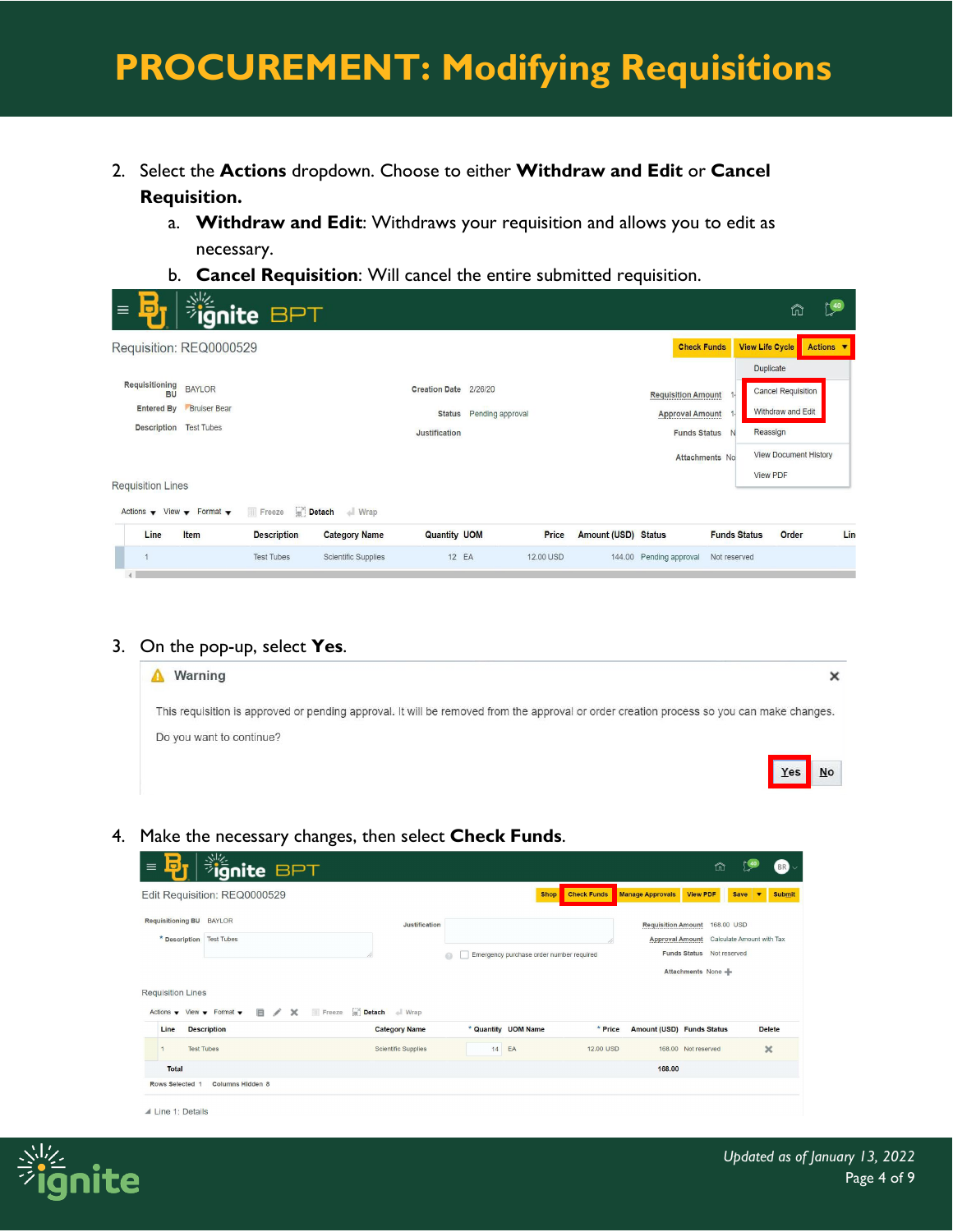5. A pop-up will appear indicating whether the funds are available. Select **Ok**.



#### 6. Select **Submit**.

| <b>Signite BPT</b><br>$\Box$<br>$\equiv$                                                               |                      |                                          |                    |                           | ⋒                                                                                                        | $BR$ $\sim$                                  |
|--------------------------------------------------------------------------------------------------------|----------------------|------------------------------------------|--------------------|---------------------------|----------------------------------------------------------------------------------------------------------|----------------------------------------------|
| Edit Requisition: REQ0000529                                                                           |                      | <b>Shop</b>                              | <b>Check Funds</b> | <b>Manage Approvals</b>   | <b>View PDF</b>                                                                                          | <b>Submit</b><br><b>Save</b><br>$\mathbf{v}$ |
| Requisitioning BU BAYLOR<br>* Description   Test Tubes                                                 | <b>Justification</b> | Emergency purchase order number required |                    | <b>Requisition Amount</b> | 168.00 USD<br>Approval Amount Calculate Amount with Tax<br>Funds Status Not reserved<br>Attachments None |                                              |
| <b>Requisition Lines</b><br>目<br>Actions $\bullet$ View $\bullet$ Format $\bullet$<br>$\chi$<br>Freeze | Detach Nrap          |                                          |                    |                           |                                                                                                          |                                              |
| Line<br><b>Description</b>                                                                             | <b>Category Name</b> | * Quantity UOM Name                      | * Price            | Amount (USD) Funds Status |                                                                                                          | <b>Delete</b>                                |
| <b>Test Tubes</b>                                                                                      | Scientific Supplies  | EA<br>14                                 | 12,00 USD          |                           | 168.00 Not reserved                                                                                      | $\times$                                     |
| <b>Total</b>                                                                                           |                      |                                          |                    | 168.00                    |                                                                                                          |                                              |

7. A pop-up message will appear confirming that the requisition has been submitted for approval. Select **OK**. To view a PDF version of the request, select **View PDF**.



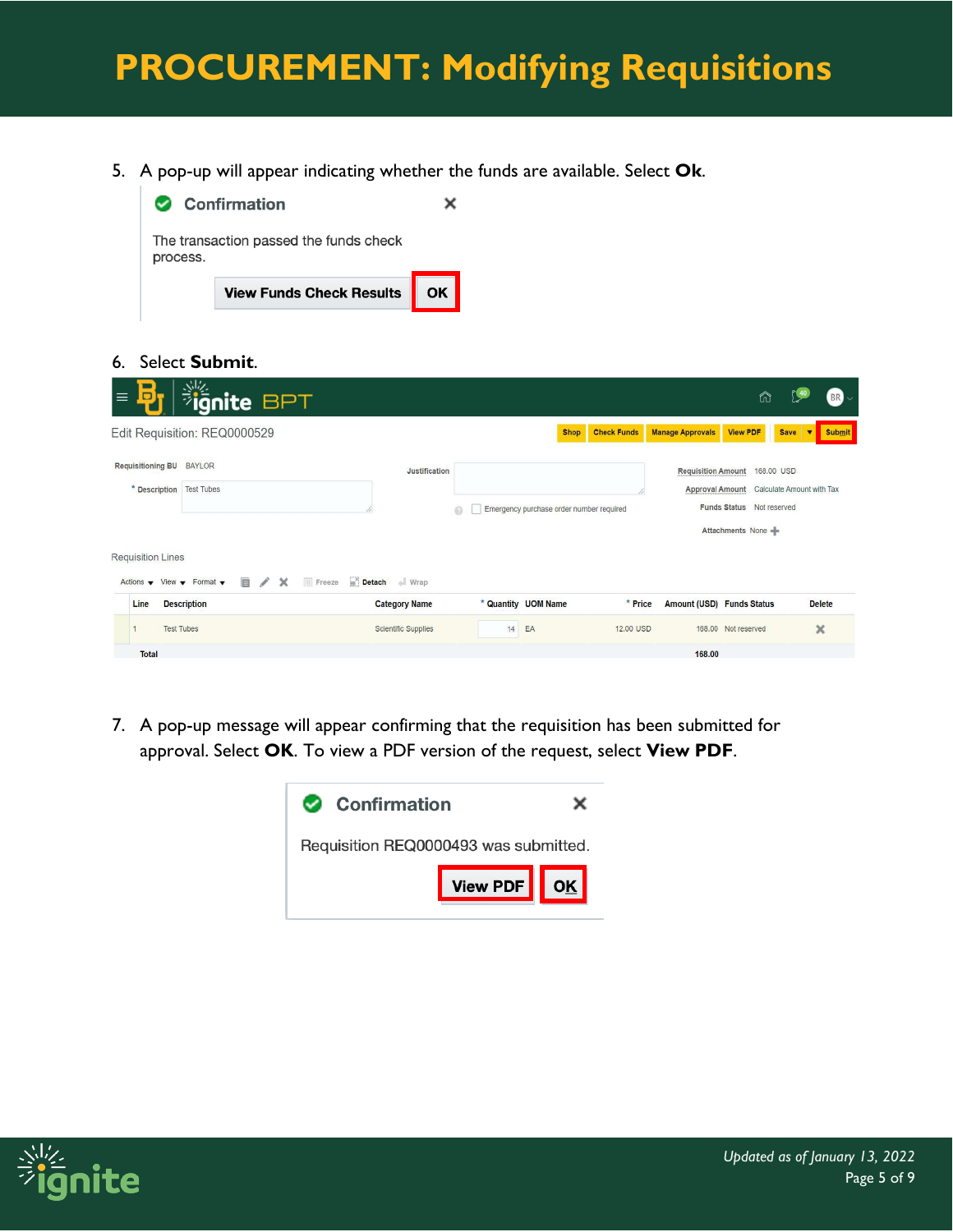8. You can see the **requisition number** and **status**. After the requisition has been submitted, it will require the necessary approvals and then source to a PO. The Supplier will send Baylor University an invoice, which will be reviewed and then paid by AP.

| <b>Requisitions</b>        |                            |                  | More Tasks $\bullet$ |
|----------------------------|----------------------------|------------------|----------------------|
|                            | Search                     |                  | o                    |
| <b>Recent Requisitions</b> |                            | <b>View More</b> |                      |
| REQ0000504                 | <b>Items</b>               | Pending approval |                      |
| REQ0000493                 | Nike football equipment    | Pending approval |                      |
| REQ0000485                 | Copy paper for biology lab | Pending approval |                      |

#### **3. Requisition Approved but no PO Created**

1. View your **Recent Requisitions** and select the **requisition number**. You can see the **status** for your submitted requisition.



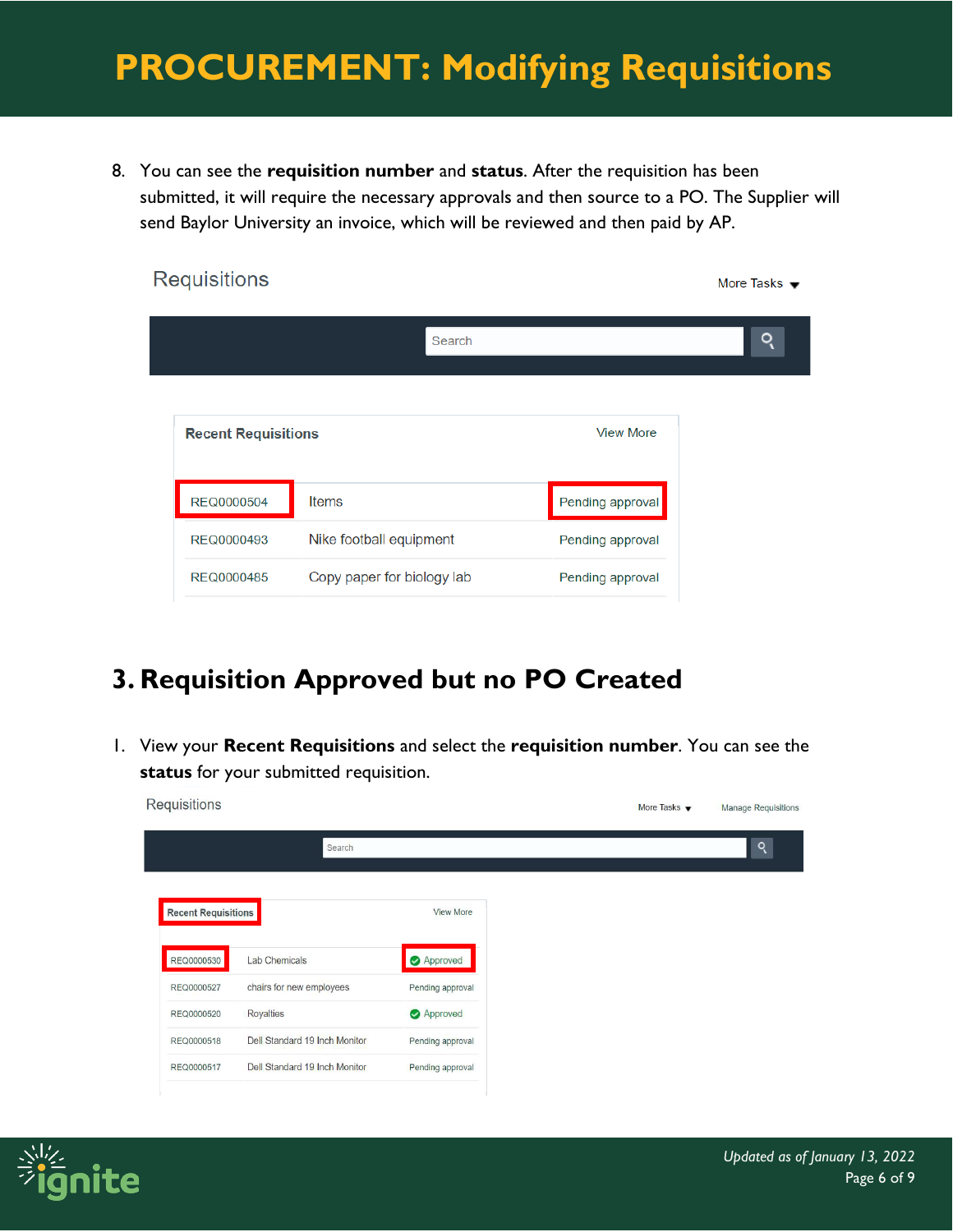- 2. Select the **Actions** dropdown. Choose to either **Withdraw and Edit** or **Cancel Requisition.**
	- a. **Withdraw and Edit**: Withdraws your requisition and allows you to edit as necessary.
	- b. **Cancel Requisition**: Will cancel the entire submitted requisition.

| $\blacksquare$<br>D<br>$\equiv$                                                                                                    | <b>BPT</b>                                    |                                                            |                                        |                 |                    |                            |                                                                            |                                 |                                            | 命                                                                              | $\int_{0}^{24}$ |
|------------------------------------------------------------------------------------------------------------------------------------|-----------------------------------------------|------------------------------------------------------------|----------------------------------------|-----------------|--------------------|----------------------------|----------------------------------------------------------------------------|---------------------------------|--------------------------------------------|--------------------------------------------------------------------------------|-----------------|
| Requisition: REQ0000530                                                                                                            |                                               |                                                            |                                        |                 |                    |                            | <b>Check Funds</b>                                                         |                                 | <b>View Life Cycle</b><br><b>Duplicate</b> |                                                                                | Actions ▼       |
| Requisitioning<br><b>BAYLOR</b><br><b>BU</b><br>Entered By Dr. Jane Smith<br>Description Lab Chemicals<br><b>Requisition Lines</b> |                                               |                                                            | Creation Date 2/26/20<br>Justification | Status Approved |                    |                            | <b>Requisition Amount</b><br><b>Approval Amount</b><br><b>Funds Status</b> | R<br>Attachments No             | Reassign<br>View PDF                       | <b>Cancel Requisition</b><br>Withdraw and Edit<br><b>View Document History</b> |                 |
| Actions $\bullet$ View $\bullet$ Format $\bullet$<br>Line<br>Item                                                                  | Freeze<br><b>Description</b><br>Lab Chemicals | Detach Nrap<br><b>Category Name</b><br>Scientific Supplies | <b>Quantity UOM</b><br>12 EA           |                 | Price<br>12.00 USD | <b>Amount (USD) Status</b> | 144.00 Approved                                                            | <b>Funds Status</b><br>Reserved |                                            | Order                                                                          | Line            |

#### 3. On the pop-up, select **Yes**.



#### 4. Make the necessary changes, then select **Check Funds**.

| □<br>$\equiv$                                     | ignite BPT                   |                 |                    |                    |             |                     |                         | ñ                                             |                                        | $JS \sim$      |
|---------------------------------------------------|------------------------------|-----------------|--------------------|--------------------|-------------|---------------------|-------------------------|-----------------------------------------------|----------------------------------------|----------------|
|                                                   | Edit Requisition: REQ0000530 |                 |                    |                    | <b>Shop</b> | <b>Check Funds</b>  | <b>Manage Approvals</b> | <b>View PDF</b>                               | <b>Save</b><br>$\overline{\mathbf{v}}$ | <b>Submit</b>  |
| <b>Requisitioning BU BAYLOR</b>                   |                              |                 | Justification      |                    |             |                     |                         | Requisition Amount 204.00 USD                 |                                        |                |
|                                                   | * Description Lab Chemicals  |                 |                    |                    |             |                     |                         | Approval Amount Calculate Amount with Tax     |                                        |                |
| <b>Requisition Lines</b>                          |                              |                 |                    |                    |             |                     |                         | Funds Status Not reserved<br>Attachments None |                                        |                |
| Actions $\bullet$ View $\bullet$ Format $\bullet$ | 目<br>$\prime$ x              | Freeze          | Detach Nrap        |                    |             |                     |                         |                                               |                                        |                |
| Line                                              | Line Type<br>Item            | <b>Revision</b> | <b>Description</b> | Cate<br><b>Nam</b> |             | * Quantity UOM Name | * Price                 | Price (USD)                                   |                                        | Amount (USD) R |
| Goods                                             |                              |                 | Lab Chemicals      | S                  | 17          | EA                  | 12.00 USD               | 12.00                                         |                                        | 204.00         |
| $\cdots$                                          |                              |                 |                    |                    |             |                     |                         |                                               |                                        | 0.100          |

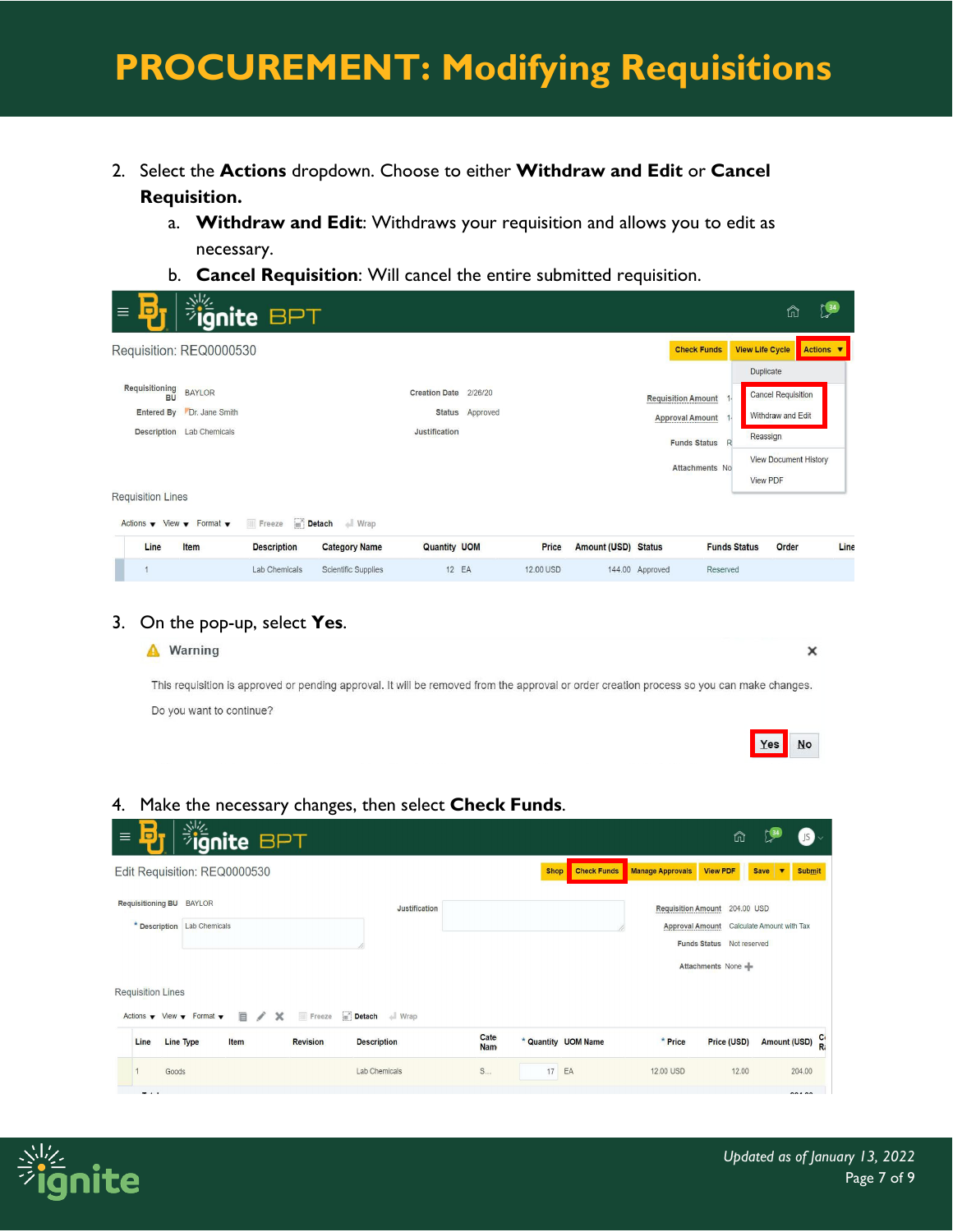5. A pop-up message will appear confirming that the requisition has been submitted for approval. Select **OK**. To view a PDF version of the request, select **View PDF**.



9. A pop-up message will appear confirming that the requisition has been submitted for approval. Select **OK**. To view a PDF version of the request, select **View PDF**.